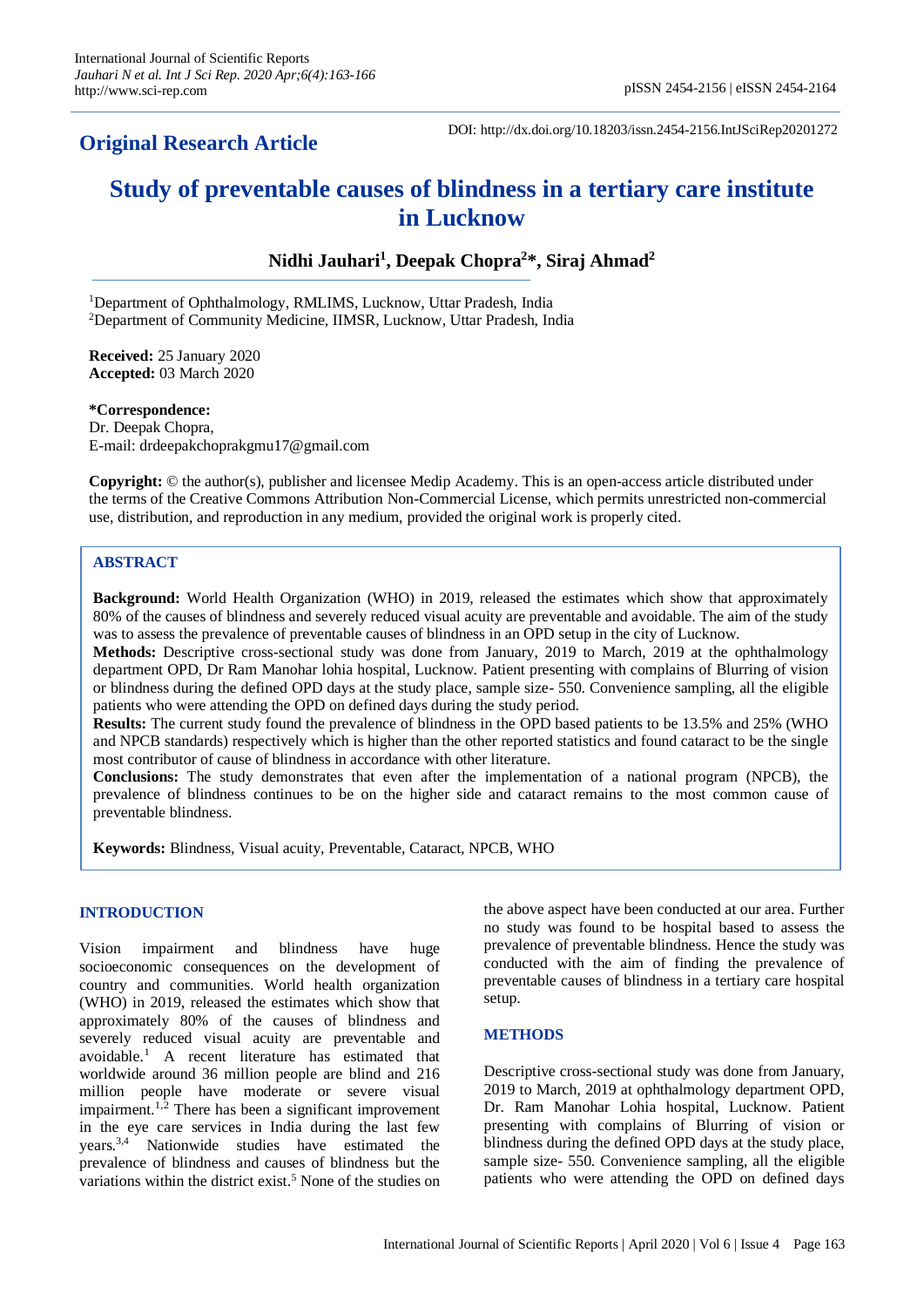(two days in a week of a participating clinician) during the study period.

#### *Inclusion criteria*

All the consenting study subjects presenting with complains of blurring of vision or blindness within the study period.

#### *Exclusion criteria*

The non-consenting patients, or who were visiting the OPD for any other complain. Variables studied were the socio-demographic factors (age, sex, educational status etc.) and causes of blindness. All the eligible subjects were interviewed using a pretested pre-formed questionnaire for data collection followed by a comprehensive bilateral eye examination which included measurement of visual activity, examination of ocular adnexa and anterior chamber with slit lamp, fundus examination (direct and indirect with pupil dilation (0.8% tropicamide and phenylephrine 5%) as appropriate. As per the WHO international statistical classification of diseases, injuries and causes of death, 'blindness' is defined as visual acuity of less than 3/60, or a corresponding visual field loss to less than 10°, in the better eye with the best possible correction.<sup>1</sup> Blindness and visual impairment as per NPCB- visually blind: a person is visually blind if the presenting visual acuity is less than  $6/60$  in the better eye.<sup>6</sup>

#### *Research approval*

The research and ethical approval were taken from the institutional research and ethical committee and the privacy and confidentiality of the study subjects was thoroughly maintained.

#### *Data analysis*

The data was compiled and analyzed on a MS excel sheet. Frequencies and proportions were used to present qualitative variables.

#### *Limitations of the study*

A hospital-based study with resource constraints. Being hospital based cannot be extrapolated to general community.

#### *Strength of the study*

Shows the pattern of blindness in the local area where no such study has been conducted. It further strengthens the existing base of knowledge.

#### **RESULTS**

A total of 572 subjects were found eligible for the study out of which only 550 consented to be the part of the study, response rate being 96%. Table 1, shows the socio-demographic characteristics of the study subjects in which it was observed that the majority (83%) of study subjects were in the 51-70 years age group, with almost equal male female ratio but rural predominance (three fourth).

#### **Table 1: The socio-demographic profile of the study subjects (n=550).**

|                      | Total (no.) | Percent $(\% )$ |
|----------------------|-------------|-----------------|
| Age group (in years) |             |                 |
| $51-60$              | 272         | 49.5            |
| 61-70                | 186         | 33.8            |
| 71-80                | 74          | 13.4            |
| > 80                 | 18          | 3.3             |
| Total                | 550         | 100             |
| <b>Sex</b>           |             |                 |
| Male                 | 285         | 52              |
| Female               | 265         | 48              |
| <b>Residence</b>     |             |                 |
| Rural                | 411         | 74              |
| Urban                | 139         | 26              |

#### **Table 2: The prevalence of blindness (both criteria) in the study subjects.**

|                   | <b>Blind (WHO</b><br>standards)<br>(BCVA in the<br>better eye $<3/60$ )<br>$(n=74)$ | <b>Blind (NPCB</b><br>standards)<br>(BCVA in the<br>better eye $\langle 6/60 \rangle$<br>$(n=139)$ |
|-------------------|-------------------------------------------------------------------------------------|----------------------------------------------------------------------------------------------------|
| Age (in years)    |                                                                                     |                                                                                                    |
| 51-60             | 17                                                                                  | 20                                                                                                 |
| 61-70             | 26                                                                                  | 52                                                                                                 |
| 71-80             | 21                                                                                  | 46                                                                                                 |
| > 80              | 10                                                                                  | 21                                                                                                 |
| Total $N$ $(\%)$  | 74 (13.5)                                                                           | 139 (25)                                                                                           |
| Sex $N$ (%)       |                                                                                     |                                                                                                    |
| Male              | 44 (60)                                                                             | 63 (46)                                                                                            |
| Female            | 30(40)                                                                              | 76 (54)                                                                                            |
| Residence $N(\%)$ |                                                                                     |                                                                                                    |
| Rural             | 67 (90)                                                                             | 125 (90)                                                                                           |
| Urban             | 7(10)                                                                               | 14(10)                                                                                             |

Table 2, which shows the frequency of study subjects who were blind as per WHO and Indian Standards observed that amongst those examined (550 subjects), 74 (13.5%) and 139 (25%) were blind according to the WHO and NPCB-India Standards respectively. The male female blind ratio according to WHO standards was 3:2 while as per Indian NPCB standards, it was almost reverse (2:3). Among those found blind according to both the standards, a large majority (90%) were from rural areas.

The major cause of blindness in both the standards (WHO and NPCB) was cataract accounting for nearly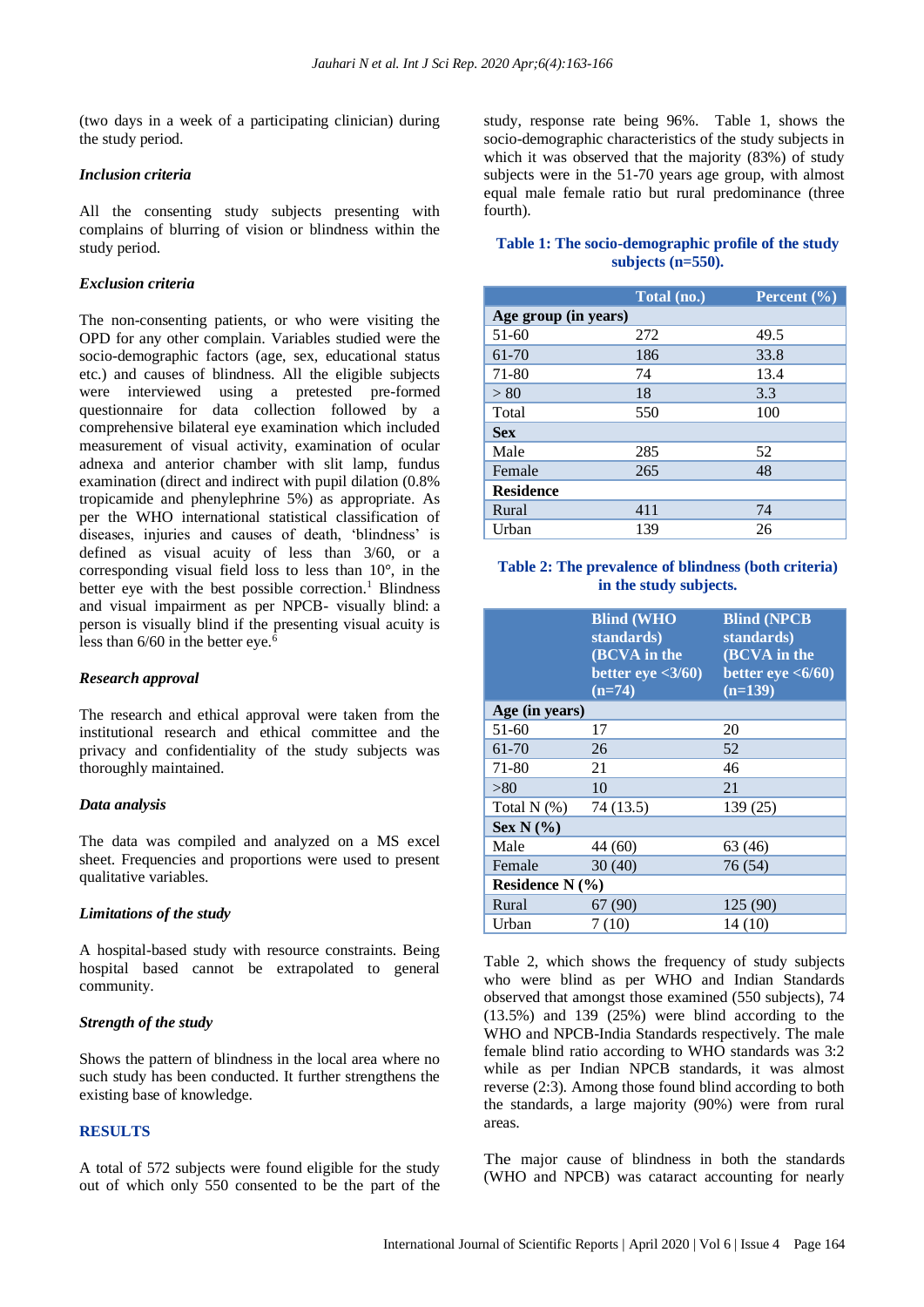three-fourth of the blind study subjects, the next major cause being corneal opacities or scar (Table 3).

Table 4 shows the barriers or reasons for not seeking cataract surgery among the NPCB standard blind study subjects. Many respondents have more than one reason for not undergoing cataract surgery chief among them being 'told to mature' and 'have to travel far'.

#### **Table 3: The causes of blindness (by both criteria) in the study subjects.**

| <b>Causes</b>                                  | <b>Blind (WHO</b><br>standards)<br>(BCVA < 3/60)<br>$(n=74)$<br>N(%) | <b>Blind (NPCB</b><br>standards)<br>(BCVA <sub>6/60</sub> )<br>$(n=139)$<br>N(%) |
|------------------------------------------------|----------------------------------------------------------------------|----------------------------------------------------------------------------------|
| <b>Cataract</b>                                | 54 (73)                                                              | 102 (74)                                                                         |
| <b>Corneal</b><br>opacities/scar/<br>pathology | 13(18)                                                               | 23(17)                                                                           |
| <b>Glaucoma</b>                                | 5(6)                                                                 | 9(6.5)                                                                           |
| <b>Diabetic</b><br>retinopathy                 | 1(1.5)                                                               | 2(1)                                                                             |
| Others (phthisis,<br>uveitis, RD etc.)         | 1(1.5)                                                               | 3(1.5)                                                                           |

**Table 4: Shows the barriers to cataract surgery from NPCB blind study subjects due to cataract (n=102)\*.**

| <b>Barriers</b>              | No. | $\frac{6}{10}$ |
|------------------------------|-----|----------------|
| <b>Told to mature</b>        | 98  | 97             |
| <b>Cannot afford surgery</b> | 5   |                |
| No one to accompany          | 11  | 10             |
| <b>Have to travel far</b>    | 35  | 34             |
| <b>Unaware of cataract</b>   |     |                |
| Fear of surgery              |     |                |
| <b>Others</b>                |     |                |

\*Multiple response

#### **DISCUSSION**

Various community-based surveys have been conducted globally which have shown the prevalence of blindness ranging from 1% to  $8\%$ .<sup>5-15</sup> An Indian survey done on a large scale, the prevalence was found to be 3.6% and 8% as per WHO and NPCB standards respectively.<sup>5</sup> The current study found the prevalence of blindness in the OPD based patients to be 13.5% and 25% (WHO and NPCB standards) respectively which is higher than the other reported statistics. The reason may be that the current study being conducted in the OPD hospital based set up rather than a community-based set up.<sup>16</sup>

The current study observed that the cataract remains the major cause of preventable blindness and the finding is in concordance with other studies conducted globally and locally.5,17-19

Literature available about the pattern of blindness according to the gender shows the prevalence of blindness to be higher among females in comparison to males. 5,20 while one Indian study have shown pattern of blindness similar in both the genders.<sup>21</sup> In our study, the pattern of blindness was different for WHO and NPCB standards and needs more research into the matter.

In our study, the major barrier for not undergoing cataract surgery was that the study subjects were being 'told to get the cataract mature' and next major reason was 'have to travel far'. In other studies, unawareness and unable to afford cataract surgery remain the major hurdles for surgical uptake. The discrepancy may be due to the fact that the current study set-up is a tertiary care set up situated in the heart of capital city of Uttar Pradesh.<sup>19,22</sup>

#### **CONCLUSION**

The study demonstrates that even after the implementation of a national program (NPCB), the prevalence of blindness continues to be on the higher side and cataract remains to the most common cause of preventable blindness.

#### *Recommendations*

More intensive and geographically accessible surgical focus on preventable causes of blindness like cataract needs to be implemented. IEC activities focusing on cataract and other preventable causes of blindness need to be strengthened.

#### **ACKNOWLEDGEMENTS**

The study was made possible due to the dedicated and diligent support of all the staff of the department of ophthalmology, RML Hospital.

*Funding: No funding sources*

*Conflict of interest: None declared Ethical approval: The study was approved by the Institutional Research and Ethical Committee of the hospital*

#### **REFERENCES**

- 1. World Report on Vision, World Health Organization, 2019.
- 2. Bourne RRA, Flaxman SR, Braithwaite T. Magnitude, temporal trends, and projections of the global prevalence of blindness and distance and near vision impairment: a systematic review and metaanalysis. Lancet Glob Health. 2017;5:888-97.
- 3. Prajna NV, Rahatmatullah R. Changing trends in intraocular lens acceptance in Tamil Nadu. Ind J Ophthalmol 1995;43:177‑9.